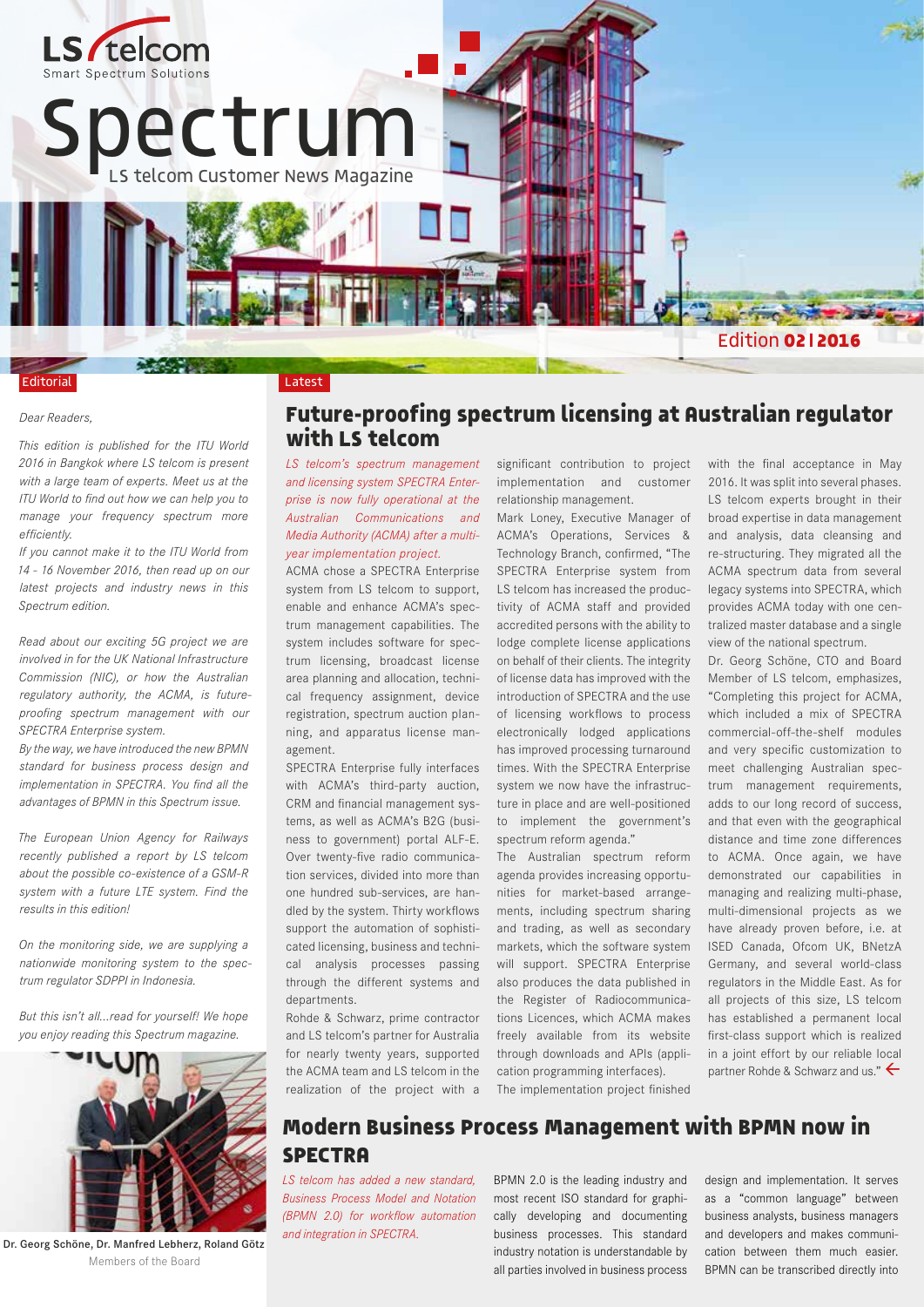#### *... continued from page 1*

executable code, not only bridging but also avoiding the gap between design and implementation so common with other methods.

As an open standard aimed at interoperability, BPMN is very cost-effective. Adopting the cutting-edge workflow engine from a leading vendor and combining its Enterprise Suite, Services, and Open Source components with complete integration in the SPECTRA System, operational costs can be reduced by a factor of between two and five as compared to other vendors' current Enterprise SOA Suite market prices. "With our sixty-plus different products in the service-catalogue,



each with several dozens of commercial transactions and steps for regulatory purposes, technical analyses, messaging and compliance in our typical customer installations, BPMN is a real accelerator for our business process design and implementation. It helps us to shorten the design and implementation phase for our customer-adapted application and license management software by a factor of two or more," explained Dr. Marco Börger, Head of System Solutions at LS telcom. "Communicating internal business procedures in this standard manner makes cooperation between different specialists and understanding of customer-specific processes much easier."

With the BPMN Cockpit you can track your workflows and extract KPIs to improve your processes and identify bottlenecks. KPIs can be visualized in graphs, which helps to recognize and

realize the potential for improvement in a process more quickly. A popular example of this possibility are "heatmaps" that represent the frequency by which particular paths of a process have been passed through in a given period. (see picture)

A number of LS telcom customers, such as the national telecommunications regulators from Germany and the UAE, already use and benefit from the advantages of BPMN. The reach of Enterprise Level BPMN will be extended to all customers, from oneseat professional environments at one location to full scale integrated systems with several hundreds of users spread over offices spanning a continent, without any entry-hurdle or upfront licensing.  $\leftarrow$ 

*For more information on BPMN: www.bpmn.org www.camunda.com/bpm/features*

# **UK Ministry of Defence to use LS telcom's spectrum management system SPECTRA through contract with CGI**

*LS telcom, the leading worldwide provider of spectrum management systems, today an-Defence (MOD) will be using its spectrum management system contract with CGI.* 

*nounces that the UK Ministry of*  to extend and improve the MOD's The commercial off-the-shelf SPECTRA system will build upon the Ministry's existing Spectrum Portal spectrum planning, engineering and enforcement capabilities.

SPECTRA as part of the MOD's The extended, entirely integrated, and interoperable spectrum management system enables spectrum managers to allocate and assign the electromagnetic spectrum more effectively. The process automation

of the system secures and accelerates processes to improve decisionmaking, and is another contributor to more efficient spectrum use. This is essential with military spectrum becoming increasingly congested and contested.

The spectrum management system SPECTRA is in use at the UK spectrum regulator Ofcom, and in over 100 countries around the world.  $\leftarrow$ 

# **LS telcom joins African Telecommunications Union**

*LS telcom joins the African Telecommunications Union (ATU) as associate member.* 



Picture: Presentation of LS telcom's membership certificate, Abdoul Karim Soumaila, Secretary General from ATU (right) and Laurent Uguen, Area Sales Manager LS telcom SAS (left)

"We are delighted to join the ATU" said Jean-Paul Chaib, Managing Director of LS telcom SAS, "LS telcom has always been very active in the African telecommunications market. In the past several years, the continent's telecommunications sector has been the theater of amazing innovation and breathtaking growth, often leapfrogging the developments of more mature markets. In many aspects, Africa is now leading the way. As the leading provider of solutions to regulators, it is therefore a natural step for LS telcom to join the ATU. We look forward to working with ATU and its member states, and to support them in channeling the growth of the ICT sector, thanks to our solutions for efficient spectrum management and control."

Abdoul Karim Soumaila, Secretary General from ATU, said, "We are very

pleased to welcome LS telcom as member to the ATU. LS telcom is a highly respected company in the area of spectrum management, radio monitoring, and spectrum consulting. We are confident that LS telcom will play a key role in assisting ATU to meet its objectives particularly in promoting the rapid development of information and communication technologies and the knowledge society in Africa."

The African Telecommunications Union is the leading continental organization fostering the development of information and communication technologies infrastructure and services.

LS telcom participated in the 1<sup>st</sup> ATU Preparatory Meeting for 2019 World Radiocommunications Conference (APM19-1), from 19 - 22 September 2016 in Nairobi, Kenya.  $\leftarrow$ 

#### **SPOT ON:**

#### **Costa Rica: LS telcom delivers SPECTRA system extension to SUTEL – ITU Notification module**

SUTEL extends its spectrum management system SPECTRA with the ITU Notification and Coordination module to streamline the notification and coordination process and relating data exchange with the ITU and to have a direct BRIFIC and SRS data import capability. The project included the delivery and installation of the module as well as user training.

#### **Thailand: LS telcom delivers customization project for NBTC**

LS telcom has delivered a major customization project for the regulatory authority NBTC of Thailand, and adapted NBTC's Spectrum Management Solution SPECTRA to NBTC's policy changes and system requirements. The customization program included user training to familiarize the system user with the implemented changes. The project was implemented together with LS telcom's long-term local partner SkySoft.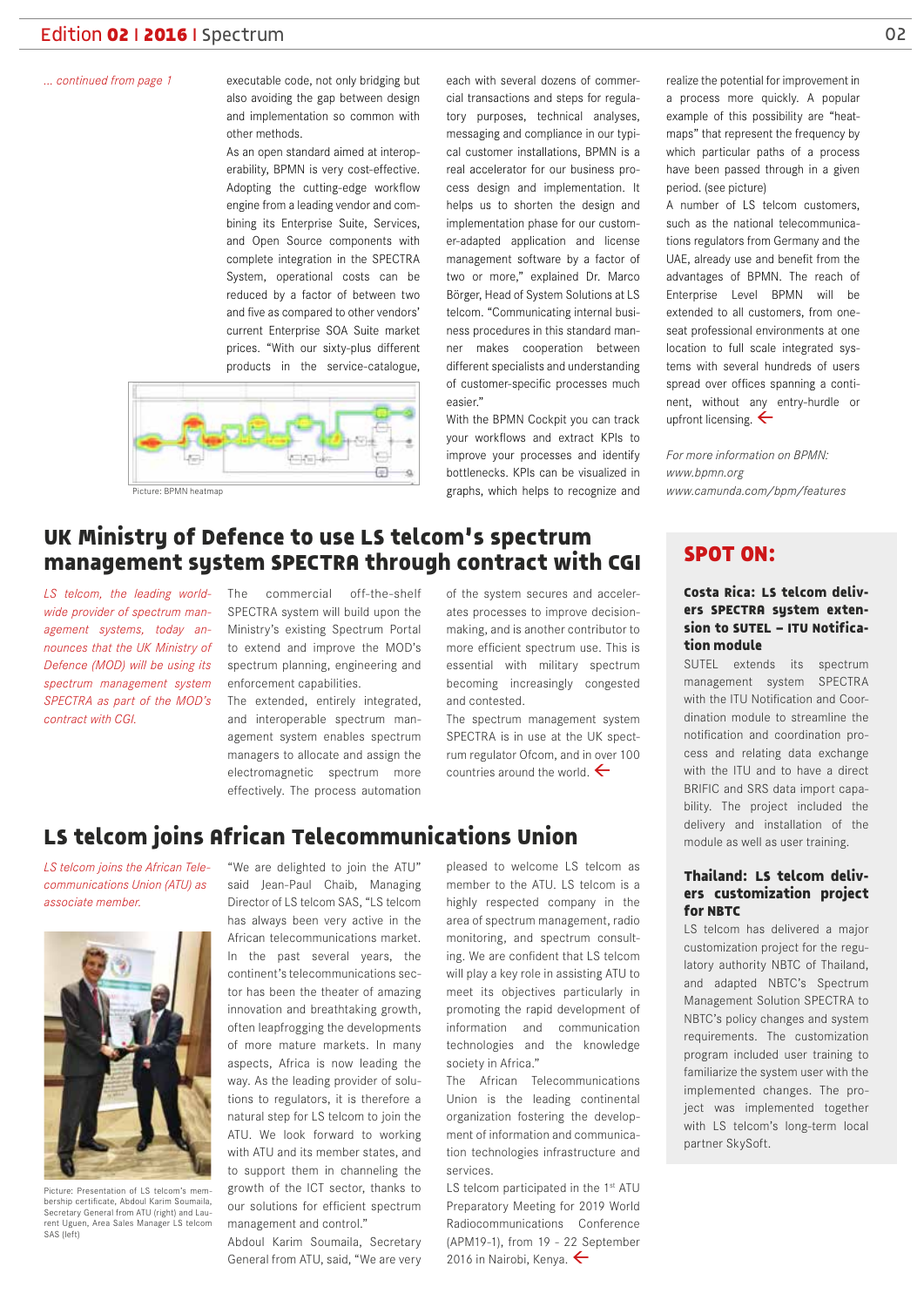# **LS telcom supplies national sensor-based radio monitoring system for Indonesian spectrum regulator SDPPI**

*LS telcom, together with its local partner and prime contractor PT Berca Hardayaperkasa, will implement its sensor-based radio monitoring system LS OBSERVER for the Ministry of Communication and Information Technology, Directorate General of Resources and Equipment of Posts, Telecommunications and Information Technology (SDPPI), Indonesia.* 

*SDPPI will use the system for nationwide radio monitoring and automatic violation detection.* 

*The UK National Infrastructure Commission (NIC) was asked by the Chancellor to "consider what the UK needs to do to become a world leader in 5G deployment, and to ensure that the UK can take early advantage of the potential applications of*  The new system will enable SDPPI to continuously monitor the complete spectrum and to detect illegal and unwanted radio frequency emissions immediately. The project with a total volume of about 6.3 million Euro, of which a main share is dedicated to LS telcom's products and services, consists of more than sixty fixed remote monitoring units, which will be distributed all over Indonesia, and a large number of central control units, located in SDPPI's regional offices and their headquarters.

Dr. Manfred Lebherz, CEO and Board Member of LS telcom, explained, "Automatic violation detection necessitates true integration of spectrum monitoring systems with

In this context, LS telcom recently won a project with NIC to assess the existing telecommunications infrastructure in the UK, which could enable future wireless networks to emerge and any challenges that might be associated with fully exploiting that infrastructure in the most

the spectrum management licensing database, as well as sophisticated data analysis software. We will provide this together with unique storage, mining, and post-processing capabilities for Big Data in our LS OBSERVER system. It is the first time ever that a system of this kind and complexity is installed at a national level."

SDPPI operators will be able to detect unlicensed transmitters and identify transmitters, which are not operating within their licensed parameters. Based on the licensed transmitters' parameters in the licensing database, the integrated software calculates which signal strength should be received by a

LS telcom experts focus on understanding the type of sites deployed, their ownership, the technology and spectrum that is being used and how the sites connect to the available backhaul. The study will produce a comprehensive report addressing all of the key issues and challenges that impact the use of a diverse mix of

tion. If the measured signal strength does not correspond to the calculated "should-be" signal strength, the operator receives an automatic alert and can take action immediately. Duta Subagio Sarosa, Director of PT Berca Hardayaperkasa, said "Following the implementation of LS telcom's fully automated and integrated radio monitoring system LS OBSERVER, SDPPI will be able to react much faster to illegal frequency use and ultimately increase efficiency in spectrum control and management. The system to be built will be a first step in gradually and automatically building a massive but flexible spectrum inventory for future use."  $\leftarrow$ 

given monitoring station at its loca-

infrastructure and identify any challenges the UK will face in deploying the infrastructure needed for 5G roll out.

The results of the study will be part of a wider report to be published by NIC, which will provide advice to the government on the 5G infrastructure challenges by the end of the year.  $\leftarrow$ 

# **LS telcom measures and monitors frequencies for you**

efficient way.

**LS telcom carries out 5G study in the UK**

*You need to survey the frequency environment of critical sites or for special events? You need to geo-locate the source of interference? You are in dire need to know which frequencies are really in use?* 

*5G services."*

*For successful radio monitoring you do not only need the suitable monitoring equipment and define the best locations to place your devices.* 

You also need monitoring data analysis and reporting software as well as monitoring experts for analyzing the huge amount of measured data to provide the results you're looking for. If you don't have monitoring devices and monitoring experience in-house, have you thought about outsourcing to LS telcom?

We can provide you with everything you need for your monitoring exercise. We have monitoring experts to set up and operate the system, measure, store and analyze the data for you. We deliver complete reports, which help you make informed decisions and take action immediately.

Our turnkey monitoring service includes the leasing of all the hardware, software, and expert staff as well as system maintenance. We provide our service for short-term and temporary measurement campaigns as well as for long-term and permanent measurements over several years.

We supply all types and brands of monitoring units, from fixed units to

portable, transportable, and airborne units depending on where and which frequencies you want to measure.

If you have monitoring experts in-house, then we can just provide the monitoring hardware and vice versa, if you have the system in place, but no one to use it, our experts can operate your system. Above all, we help with monitoring training and capacity building. We assist in the selection of monitoring equipment best adapted to your specific monitoring needs.  $\leftarrow$ 

### **European Union Agency for Railways publishes report by LS telcom on co-existence of GSM-R system with future LTE system**

*The European Union Agency for Railways has recently published a report by LS telcom on the possibility of using the ER/R-GSM spectrum by other radio communication systems for railways in coexistence with the existing GSM-R system operated in that frequency band.* 

The objective of the study was to find out whether new spectrum is required for a successor system or whether band sharing during migration from GSM-R to its successor would be feasible.

Thomas Chatelet, ERTMS Project Officer at the European Union Agency for Railways, said, "Their study will contribute to informed decision-making for the railway industry's future spectrum require-

ments. We were very satisfied with the work carried out by LS telcom and we look forward to working with them again."

LS telcom reviewed several technologies, which met the rail industry's needs, and identified LTE / LTE Advanced as the only feasible technology currently available. The study further showed that the implementation of an LTE system within the R-GSM band in co-existence with

the current radio system is unlikely to be feasible unless a number of mitigating measures are taken.

LS telcom carried out feasibility and compatibility analysis, which were complemented by capacity and coverage simulations and by laboratory measurements made by the Dresden University of Technology.

*Find further information and the report here: www.lstelcom.com/en/news/*